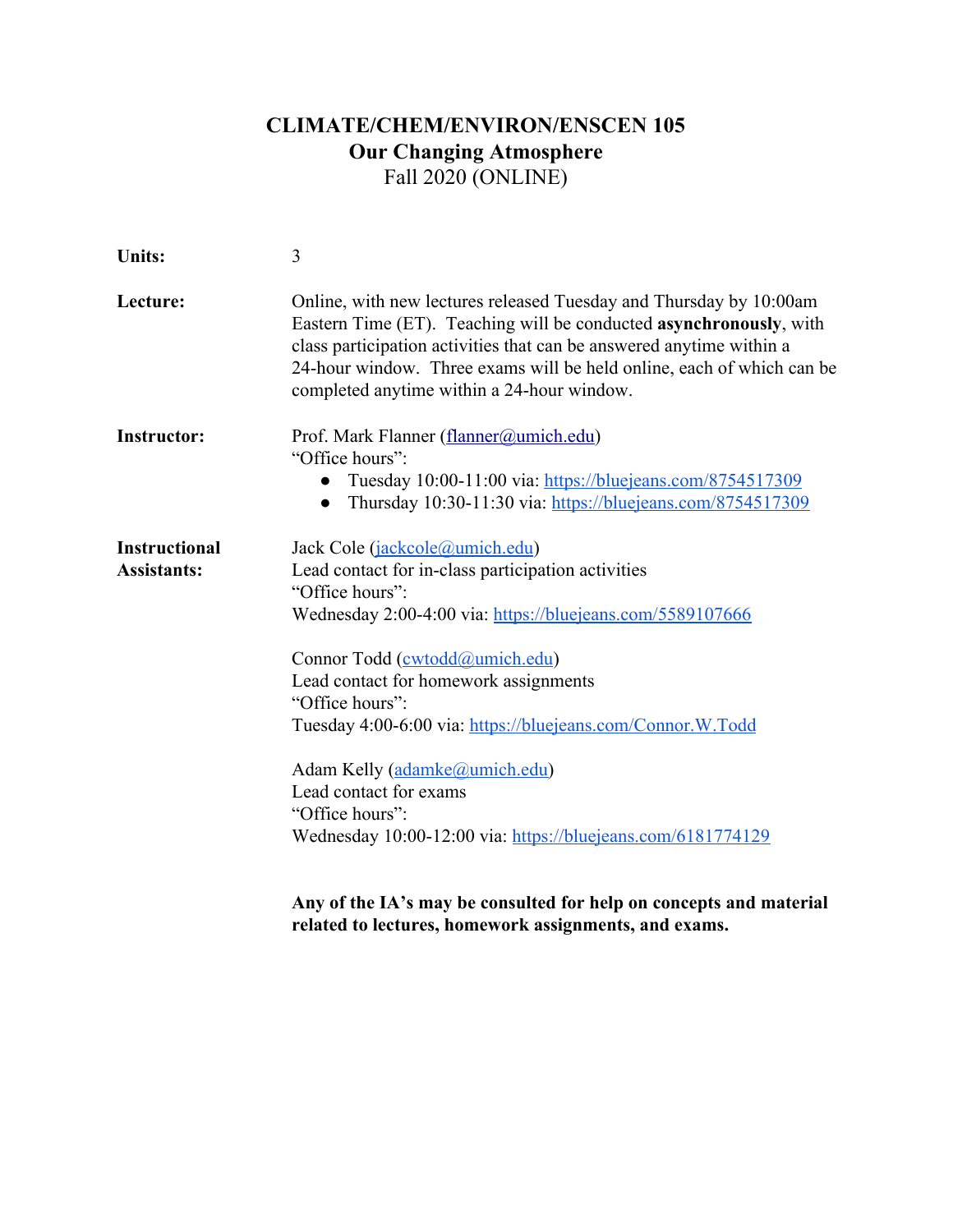| <b>Required text:</b>                                     | Introduction to Modern Climate Change,<br><b>SECOND EDITION</b><br>2nd Edition, by Andrew Dessler.<br>ISBN-13: 978-1107480674<br>ISBN-10: 1107480671<br>INTRODUCTION TO<br>MODERN<br>eTextbook, hardcover, and rental options available<br><b>CHANGE</b><br>via multiple retailers<br><b>IDREW DESSLEI</b>    |  |  |
|-----------------------------------------------------------|---------------------------------------------------------------------------------------------------------------------------------------------------------------------------------------------------------------------------------------------------------------------------------------------------------------|--|--|
| <b>Supplemental text:</b>                                 | Climate Change 2013: The Physical Science Basis, report produced by<br>the Intergovernmental Panel on Climate Change (IPCC). Specific<br>readings will come from this reports. Pdfs are available for free at:<br>http://www.ipcc.ch/report/ar5/wg1/                                                          |  |  |
| <b>Active Learning</b><br>Platform (ALP) /<br>echo360.org | ALP will be accessible through Canvas, and will be used for:<br>Streaming of lectures<br>Responding to in-class participation activities<br>Taking notes that are linked to specific lectures and slides<br>Posing questions to the instructors<br>Notifying the instructors of slides you are confused about |  |  |

## **Course Structure and Policies:**

### **Important Dates:**

• October 6: Exam 1 (24-hour window to take exam) • November 10: Exam 2 (24-hour window to take exam) • November  $21 - 29$ : Thanksgiving Break • December 15: Final Exam (optional, 24-window to take exam)



## **[Full schedule](https://docs.google.com/spreadsheets/d/129m2KpuB30tc7nUJAd4mZAwMLt7z2tYXUo0WbpchivM/edit?usp=sharing)**

### **Readings:**

All required readings will come from Dessler's text, or will be provided via Canvas. Readings will be useful for homework assignments, class participation, and exams.

### **Homework:**

There will be 10 assignments, given weekly with the exception of exam weeks and the first week of lecture. The assignments will include a mix of problem types, many of which will require basic calculations. Homework sets will be assigned on Tuesdays and will be due the following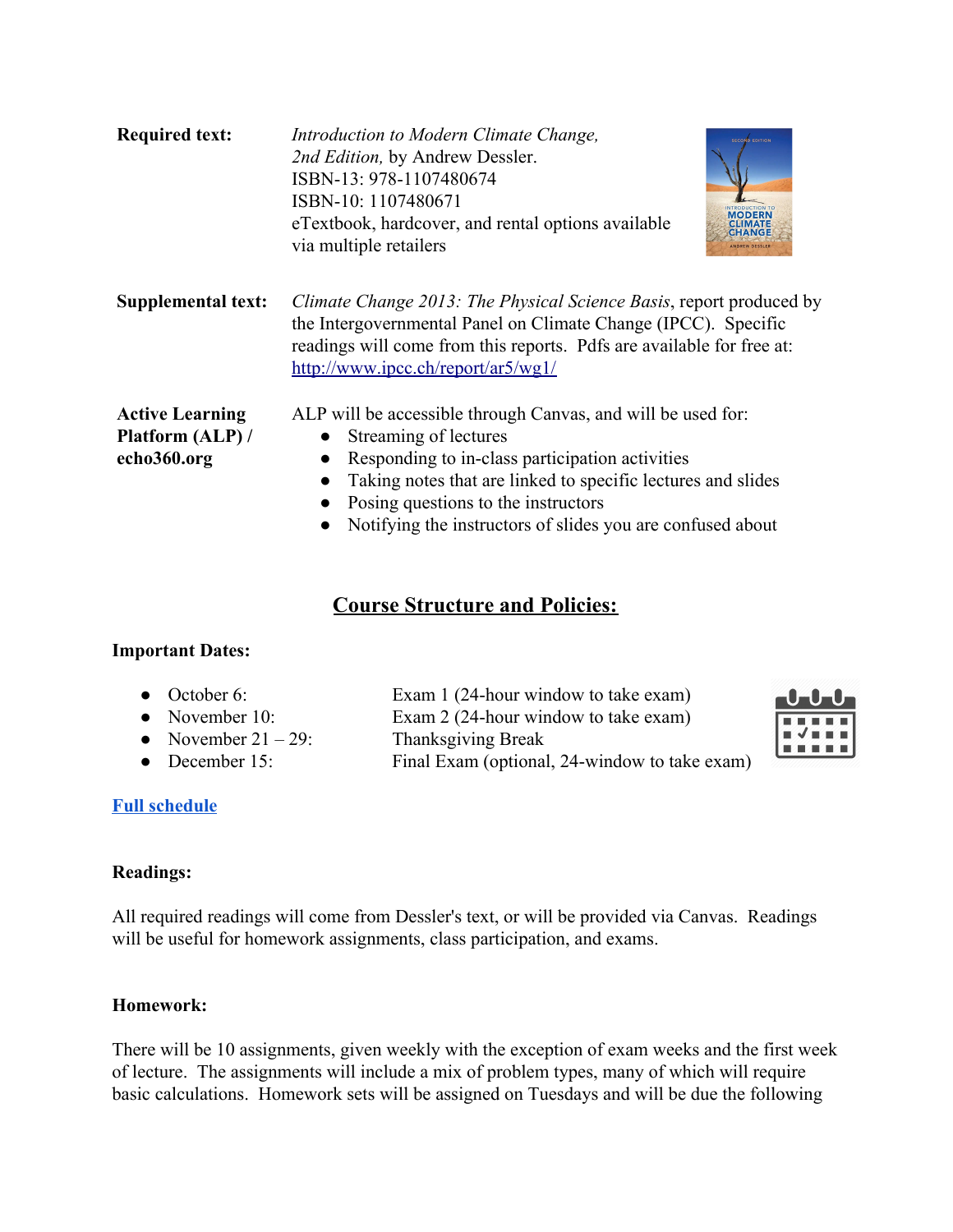week Wednesday at 5:00pm ET. Your performance on homework will comprise 40% of your final grade. Your lowest homework score will be dropped, and your scores on the other 9 assignments will be weighted equally to derive the homework contribution to your final grade.

You may consult with your fellow students, and of course with the IA's and instructor, on homework concepts, but your calculations and responses must be prepared and completed individually by you, using your own formulations and wording. You may not check your answers against anyone else's prior to submitting your assignment. Questions of your classmates such as "What did you put down for #4?" are out-of-bounds, whereas conceptual questions like "How is a scattered photon different from an emitted photon?" are fine. You may not consult material from previous semesters.

All assignments will be submitted via Canvas. You can modify your responses as many times as you like prior to submission, but once you click "Submit Quiz", your submission is final. When you are ready to submit your assignment, please remember to click "Submit Quiz" and ensure that you receive confirmation from Canvas of your submission.

*Homework late policy:* The following leeway will be granted for late homework submissions occurring up to one week following the assignment due date/time. Your first late submission will be accepted without penalty (up to one week after the due date). Your second late submission will incur a 20% penalty. Your third late submission will incur a 50% penalty. No credit will be given for your fourth and subsequent late submissions. Assignments submitted more than one week after the due date will not be given any credit. If you have a sanctioned conflict that will prevent you from submitting your assignment on time, please notify the designated 'homework IA' at least 24 hours before the deadline and an extension will be granted without penalty. If Canvas misbehaves such that you cannot submit your assignment on time, please include your answers in an email and send it to the 'homework IA' and instructor prior to the due time. Otherwise, your assignment will be considered late.

### **Class participation:**

There will be two opportunities in each lecture (after the first two lectures) to participate in short quizzes or activities, administered through the Active Learning Platform (ALP). The questions will be based on material presented in lecture and/or assigned readings. The activities will remain open for a 24-hour period starting from 10:00am ET of the day the lecture is posted. After this 24-hour window, the activities will be closed to responses. You may discuss and debate these "in-class" questions with your classmates. To facilitate small group discussion this semester, we will assign random groups of 5 students. You are encouraged to communicate with this small cohort about in-class activities, course concepts, and life in general during the pandemic. This will also hopefully offer you the opportunity to "meet" other U-M students from wherever you may be residing. The choice of technology used to communicate within these small groups can be decided by each group.

20% of your final grade will be based on these class participation activities, with half of this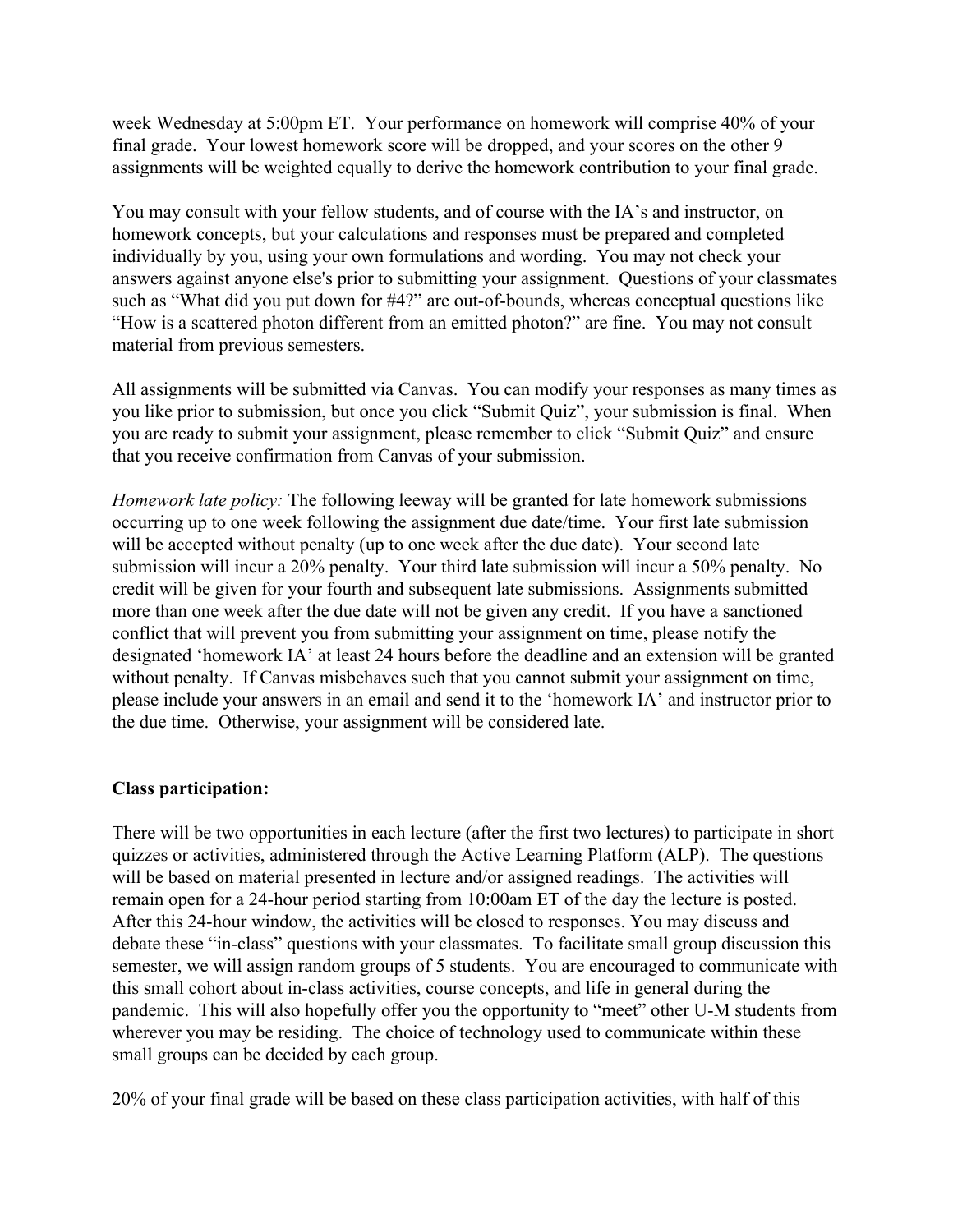element based merely on participation in the quizzes (i.e., "showing up", the participation component) and the other half of this element based on your performance on the quizzes (the performance component). The two components will be graded as follows:

- *Participation component:* With two activities per lecture (after the first two lectures), there will be 46 activities throughout the course. **Participation in 36 out of 46 activities guarantees you full credit** (i.e., 100% or an A) for this component, allowing you to miss five full lectures due to illness, conflicts, etc without any penalty. Participation in fewer than 36 activities will result in the following grades: 32-35 activities: A- (90%); 30-31 activities: B+  $(87)$ ; 28-29 activities: B $(85)$ ; 26-27 activities: B- $(80)$ ; 24-25 activities: C+ (77); 22-23 activities: C (75); 19-21 activities: C- (70); 16-18 activities: D+ (67); 13-15 activities: D  $(65)$ , 10-12 activities: D- $(55)$ ; 9 or fewer activities: E  $(0\%)$ .
- *Performance component:* **Correctly answering 75% or more of the quiz questions** *that you participate in* **will guarantee that you receive full credit** (i.e., 100% or an "A") for this component. Then, the following scale applies: 70% or more correct answers: A- (90); 65% or more: B+ (87); 60% or more: B (85); 55% or more: B- (80); 50% or more: C+ (77); 45% or more: C (75); 40% or more: C- (70); 35% or more: D+ (67); 30% or more: D (65); 25% or more: D- (55); less than 10%: E (0). Your final percentage will be calculated by dividing the number of activities you answered correctly by the number you participated in.

#### **Exams:**

We will hold three exams, all administered via Canvas. For each exam, you will be given a 24-hour window in which to take the exam. Once you begin the exam, however, you will only have 60 minutes to complete it. Your lowest exam score will be dropped and only your two best exams will count towards your final grade, with 20% weighting applied to each of the two scores. If you decide not to take the final exam (and simply have Exam 1 and Exam 2 count towards your final grade), you will be given the grade reflected by your current standing in class as of the last lecture. The course material is cumulative by nature but *each exam will strongly emphasize the most recent lecture material*. The exam format will be multiple choice and short answer. The exam will be closed-book and closed-note, i.e., you may not consult notes, books, material from other students, material from previous semesters, or any online/digital material while taking the exam. You will be asked to sign an honor pledge upon completion of the exam indicating that you did not utilize any forbidden material.

You must take the exams during the scheduled exam windows. Make-up exams will only be allowed in individual cases of documented illness, emergency, or university-sponsored event. If you have a sanctioned conflict with a scheduled exam, please contact the designated 'exam IA' and instructor at least two weeks in advance to schedule an alternative exam.

#### **Active Learning Platform:**

Aside from enabling remote viewing of lectures and participation in the class activities, the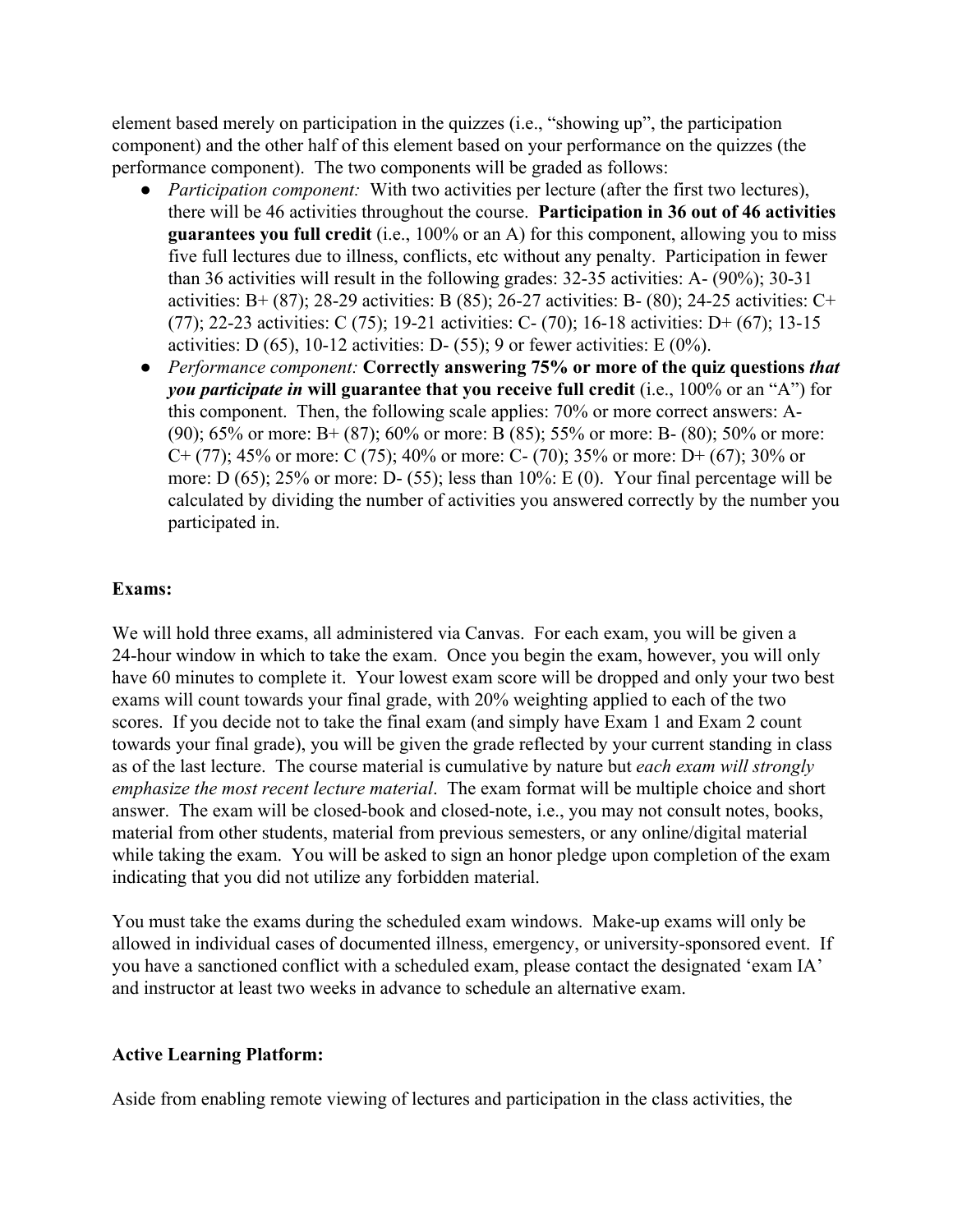Active Learning Platform (ALP) offers several nice features, including the ability to ask questions to the instructors, notify instructors when you are confused by simply clicking on an icon, and record your personal notes on individual lecture slides at any time. When you pose questions via ALP, please note that the questions will be visible to everyone in the class but you will remain anonymous to your classmates. (Your identity will be known to the instructors though).

### **Email policy:**

Email traffic associated with a class of this size can become burdensome to the instructors. We ask that you "think before you send", and that your communications with us be clear, concise, and considerate (the three c's). Technical questions are generally answered more easily via in-person discussion and demonstration rather than via email. Hence it is better to attend the virtual office hours to address such questions. All IA's are available for discussion about course concepts. We have designated IA #1 (Jack Cole) as the lead point of contact for communication related to in-class participation activities, such as those pertaining to technical issues with ALP submissions. IA #2 (Connor Todd) is the point of contact for homework-related communication, including grade issues, and IA #3 (Adam Kelly) is the point of contact for exam-related communication, such as needs to reschedule an exam, medical-related permissions, etc.

#### **Honor code:**

This class is being taught through the College of Engineering, and thus all involved are subject to the College of Engineering Honor Code, whether you are enrolled via Engineering (CLIMATE 105, ENSCEN 105) or not (CHEM 105, ENVIRON 105). Information on the Honor Council can be found at: https://elc.engin.umich.edu/honor-council/, and basic tenants of the Honor Code are described [here.](http://elc.engin.umich.edu/wp-content/uploads/sites/19/2019/03/Honor-Code-Pamphlet-2018.pdf)

The proper functioning of society depends upon a certain amount of trust. The Honor Code exists because U-M Engineering students demanded that they be entrusted with their own education, on the basis that this trust will be required of them once they graduate. Students under the Honor Code are presumed to not cheat (i.e. violate the rules of the class and contained in the Honor Code), and are required to report any suspected cheating to the instructor. Allegations of academic misconduct are investigated by the Honor Council, composed of students, not the instructor. Anyone accused of academic misconduct has rights, such as the right to defend oneself, the right to confidentiality, and the right to have a friend or advisor at hearings. Allegations of misconduct may or may not result in sanctions.

The basic theme of the honor code is that an *unfair advantage cannot be sought.* Important rules that apply to this course include:

● You are responsible for knowing all guidelines and rules presented in this syllabus and via announcements to the class. In particular, please be aware of the guidelines for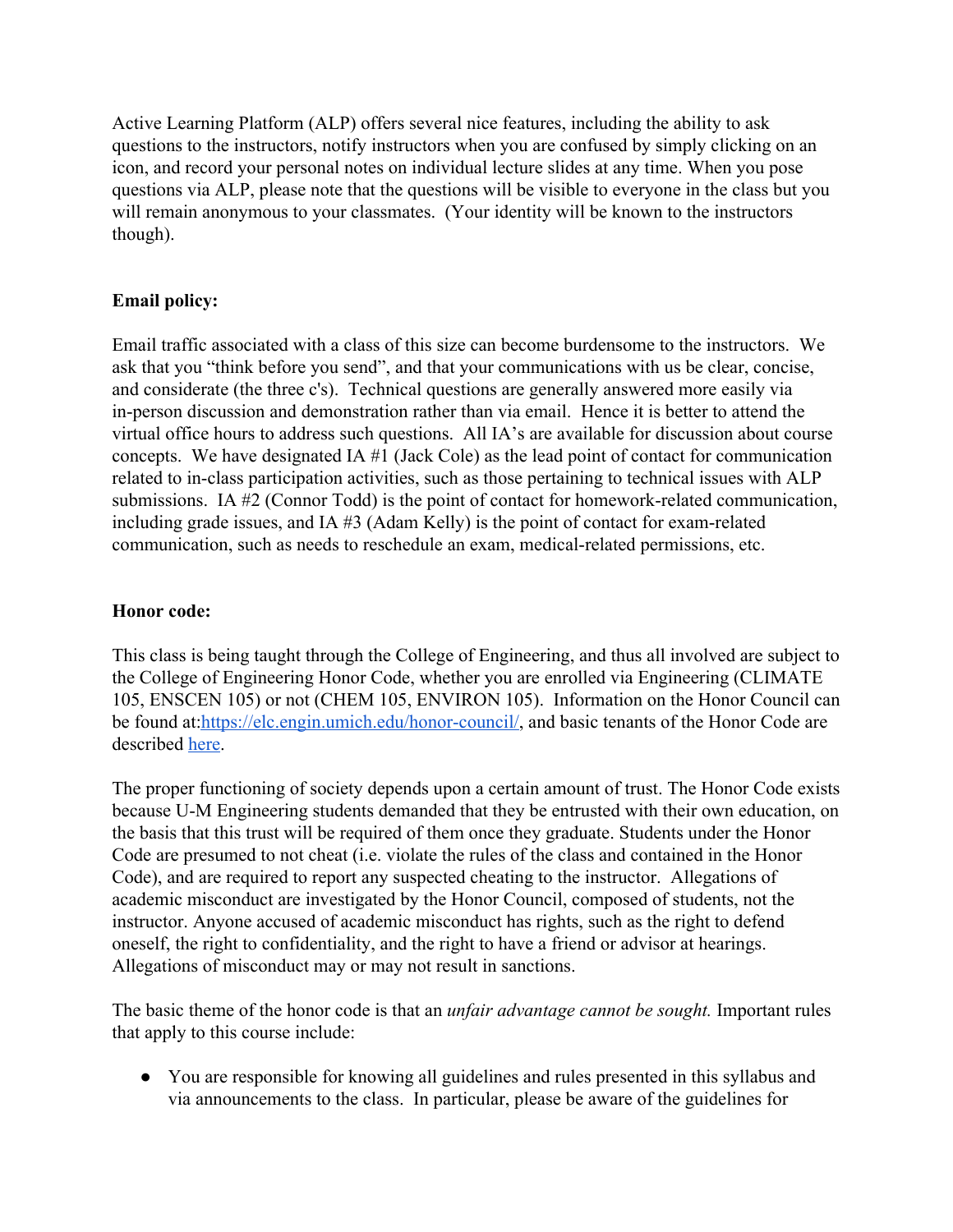homework collaboration described under "Homework".

- **● You may** *not* **utilize materials presented in prior semesters to gain assistance with homework problems, exam preparation, or in-class quizzes, or consult with students who have previously taken this course about such material.**
- You will be asked to sign a statement on your exams indicating that you did not receive or give any unauthorized aid on the exam. Your assignment or exam will not be graded without your signature.

Please do not hesitate to ask questions of your instructors about Honor Code policies.

#### **Accommodations for Students With Disabilities:**

Participants with special needs are strongly encouraged to talk to the instructor as soon as possible to gain maximum access to course information. All discussions will remain confidential. University policy is to provide, on a flexible and individualized basis, reasonable accommodations to students who have documented disability conditions (e.g., physical, learning, psychiatric, vision, hearing, or systemic) that may affect their ability to participate in course activities or to meet course requirements. Students with disabilities are encouraged to contact UM Services for Students with Disabilities [\(https://ssd.umich.edu/\)](https://ssd.umich.edu/) and their instructor to discuss their individual needs for accommodations.

### **Grading:**

Final grades will be assigned using the following weights:

- 40% Exams (20% assigned to each of your two highest-scoring exams)
- 40% Homework
- 20% Class Participation

Please see descriptions in earlier subsections for details on how each component is graded. Final grades will be assigned using a **fixed scale**, meaning that grading is **non-competitive**. The following fixed scale will be applied for assigning final grades:

- A:  $>90.0\%$
- $\bullet$  A-: 87-90
- $\bullet$  B+: 85-87
- B: 80-85
- $\bullet$  B-: 77-80
- $\bullet$  C+: 75-77
- C:  $70-75$
- C-:  $67-70$
- $\bullet$  D+: 65-67
- D:  $55-65$
- $\bullet$  D-: 50-55
- $\bullet$  E:  $< 50$

Pass/Fail option:  $\geq 67.0\%$  for P